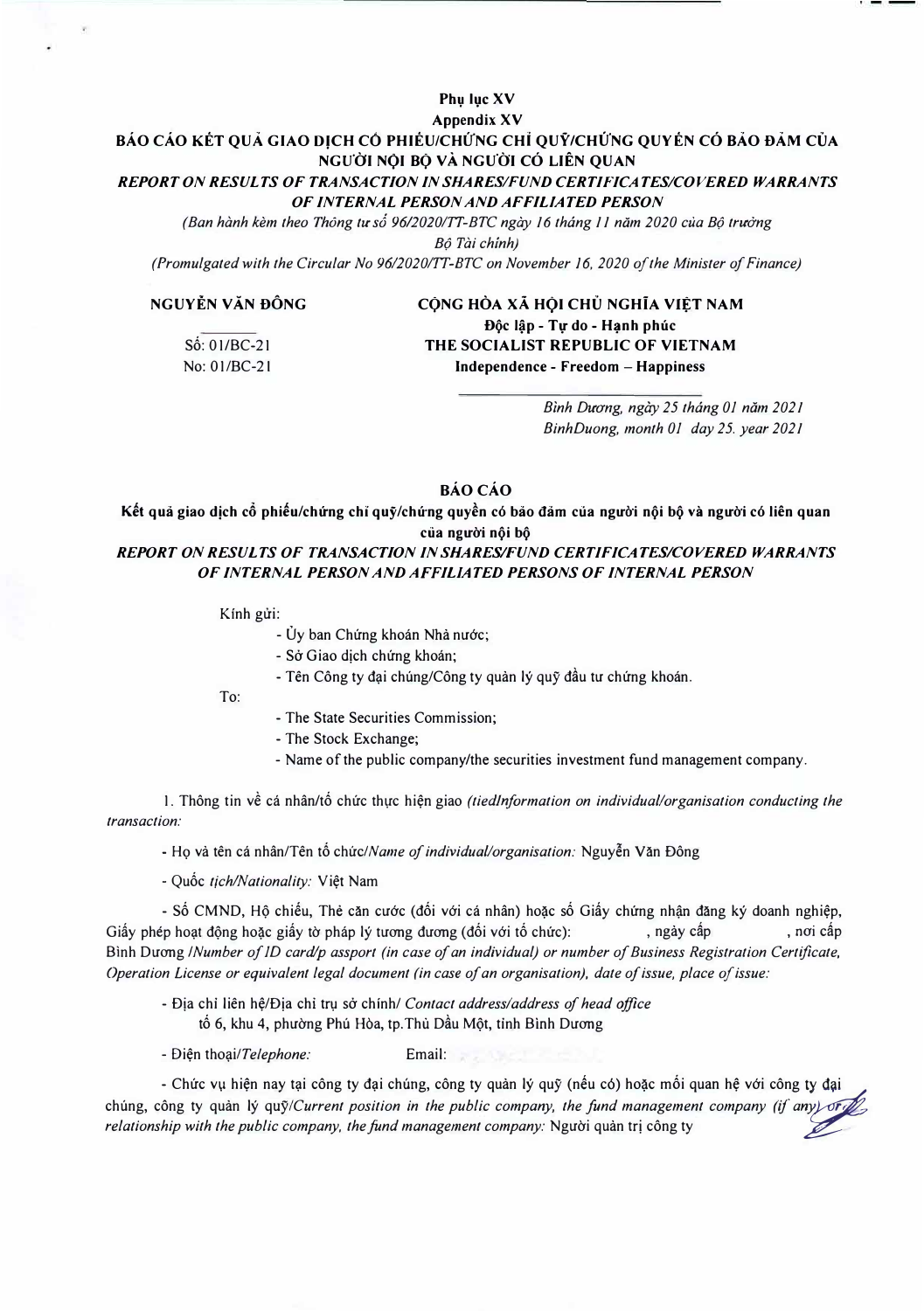- Chtrc vu tai cong ty dai chung, cong ty quan Iy quy tai ngay dang ky giao dich (neu *co/ position at the public company, the fund management company on the registration date (if any): ...... và ngày không còn là người* nôi bô hoặc người có liên quan của người nội bộ của công ty đại chúng, công ty quản lý quỹ: ....... (nêu rõ lý do)/and *the date when he/she is no longer an internal person or affiliated person of internal person of the public company, the fund management company (specify the reason):* 

\*: *M1,Icnay chi danh cho trutrng h9'Psau khi dang kf; giao dich, d6i tuang dang kf; khong con la ngutri n6i* bộ hoặc người có liên quan của người nội bộ của công ty đại chúng, công ty quản lý quỹ/This item is only for cases *in which the person subject to registration, after the trading registration, is no longer the internal person or affiliated person of internal person of (hepublic company,fund management company.*

2. Thông tin về người nội bộ của công ty đại chúng/quỹ đại chúng là người có liên quan của cá nhân/tổ chức thuc hien giao djch *(d6i WYitrutmg h9'Pnguo! thuc hien giao dich la nguai co lien quan clia nguai n(ji be) cua cong ty d(li chung/quy a(li chUng)/lnformation on the internal person of the public company/public fund who Is the affiliated person of individual/organisation conducting transaction (in case the person who conduct transaction is the affiliated person of internal person of the public company/public fund):* 

- HQ va ten nguoi noi *bo/Name of internal person:*

- Qu6c *t;ch/Nationality:*
- s6 CMND, HQ chi€u, The can cu6c/ID *card/Passport No.:*
- Địa chỉ thường *trú/Permanent address:*

- <del>D</del>iên thoai liên hê/Telephone: Fax: Fax: Email:

- Chức vụ tại công ty đại chúng, công ty quản lý quỹ tại ngày cá nhân/tố chức nêu tại mục 1 đăng ký giao *d;ch/Position in the public company, the fund management company on the date when the individual/organisation mentioned in item I registersfor the transaction:*

 $-$  *Chức* vụ hiện nay tại công ty đại chúng, công ty quản lý quỹ/Current position in the public company, the *fund management company:*

- Mối quan hệ giữa cá nhân/tổ chức thực hiện giao dịch với người nội bộ/ *Relationship of individual/organisation executing transaction with internal person:*

- Số lượng, tỷ lệ cổ phiếu/chứng chi quỹ/chứng quyền có bảo đảm mà người nội bộ đang nắm giữ (nếu *coY/Number,ownership percentage of shareslfond certificateslcovered warrants held by the internalperson (if any):*

3. Mfi *chung* khOlin giao *dich/Securities code:KSB*

Mã chứng khoán cơ sở (đối với chứng quyền có bảo đảm)/*Underlying securities code (in case of covered warrants):*

4.Các tài khoản giao dịch có cổ phiếu/chứng chỉ quỹ/chứng quyền có bảo đảm nêu tại mục 3/Trading *accounts having shares/fund certificates/covered warrants as mentioned at item 3:* ...... tại công ty chứng khoán/In *securities company:*

5. Số lượng, tỷ lệ cổ phiếu/chứng chi quỹ/chứng quyền có bào đảm nắm giữ trước khi thực hiện giao dịch/ *Number, ownership percentage of shares/fund certificates/covered warrants held before the transaction:10.500 c6* phiếu

Số lượng, tỷ lệ chứng khoán cơ sở (nêu tại mục 3) nắm giữ trước khi thực hiện chứng quyền có bảo đảm (d6i v6i chfrng quy~n c6 bao *dam}/Number, ownership percentage of underlying securities (as mentioned at item 3) held before trading the covered warrants (in case of covered warrants):*

6. Số lượng cổ phiếu/chứng chỉ quỹ/chứng quyền có bảo đảm đăng ký mua/bán/cho/được cho/tặng/được *t~nglthirak€/chuy~n* nhuc;mglnh~ chuy~n nhuqng */Number of shareslfond certificateslcovered warrants registered (0 purchaselsell/presentlbe presented/donate/be donated/inherit/transfer/be transferred:*